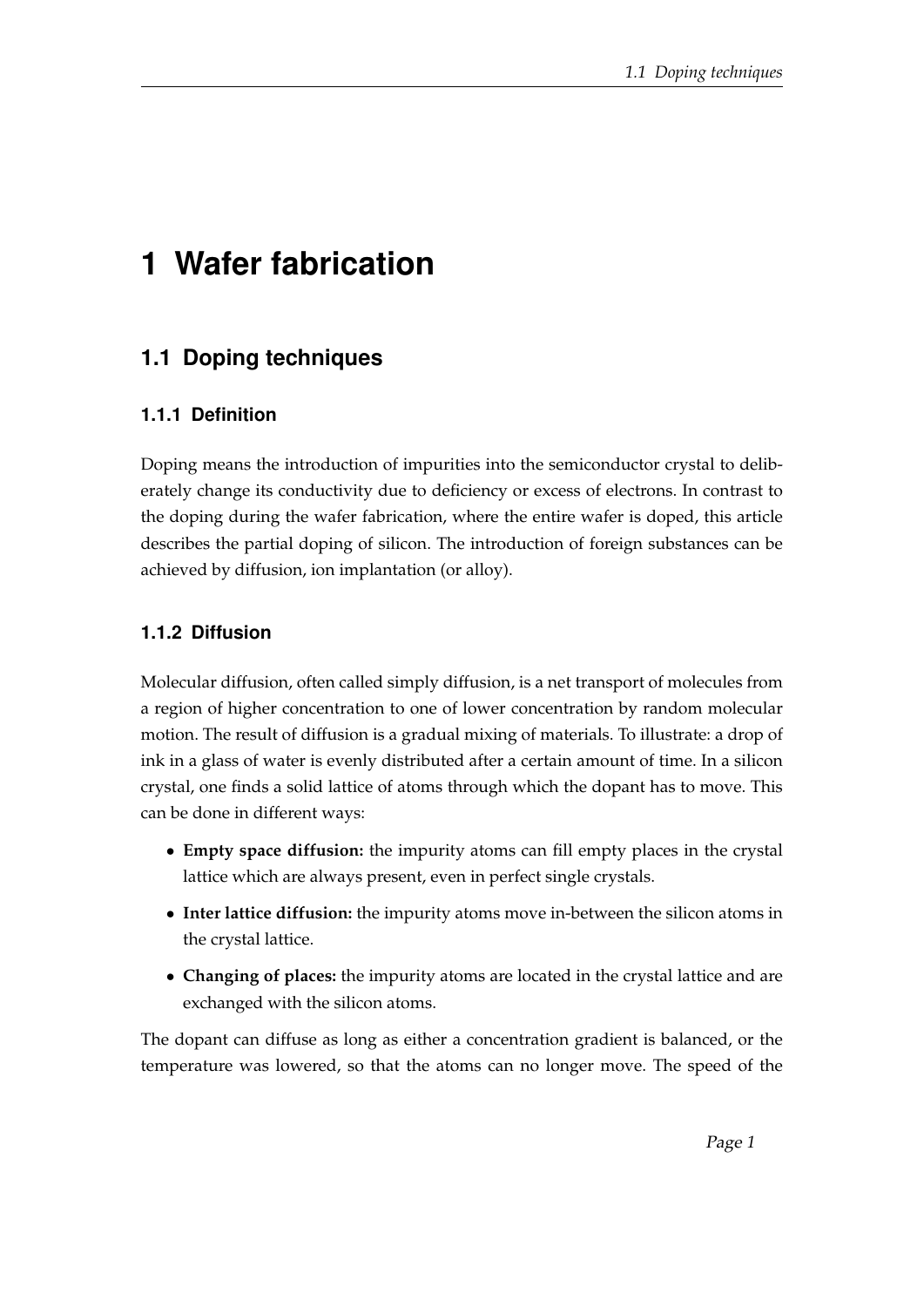diffusion process depends on several factors:

- Dopant
- Concentration gradient
- Temperature
- Substrate
- crystallographic orientation of the substrate



Fig. 1.1: Diffusion process

#### **Diffusion with an exhaustible source:**

Diffusion with an exhaustible source means that the dopant is available in a limited amount only. The longer the diffusion process continues, the lower the concentration at the surface, and therefore the depth of penetration into the substrate increases. The diffusion coefficient of a substance indicates how fast it moves in the crystal. Arsenic with a low diffusion coefficient penetrates slower into the substrate, as for example phosphorus or boron.

#### **Diffusion with an inexhaustible source:**

In diffusion processes with an inexhaustible source the dopants are available in unlimited amount, and therefore the concentration at the surface remains constant during the process. Particles that have penetrated into the substrate are continually replenished.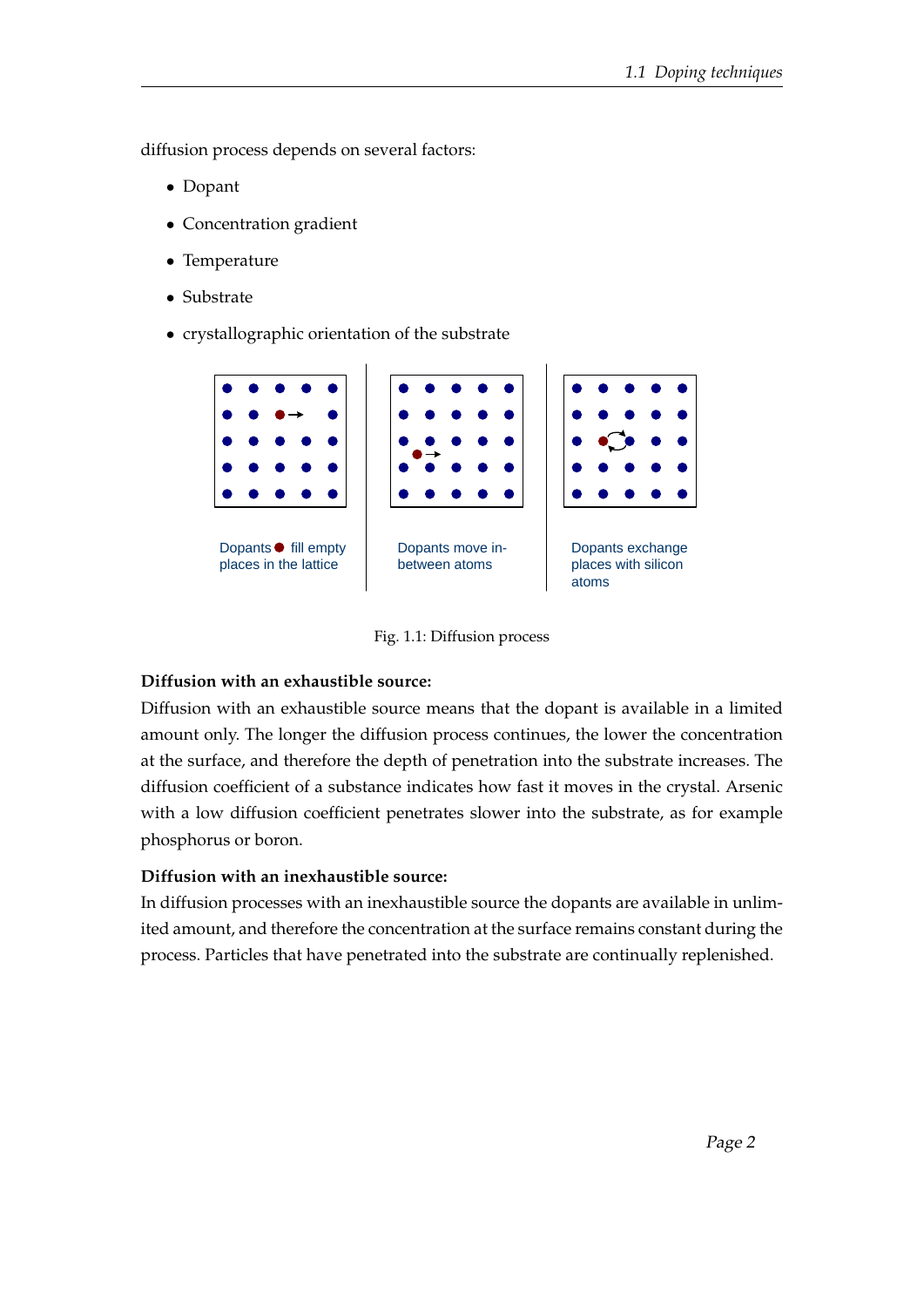## **1.1.3 Diffusion methods**

In the subsequent processes the wafers are placed in a quartz tube that is heated to a certain temperature.

#### **Diffusion from the gas phase:**

A carrier gas (nitrogen, argon, ...) is enriched with the desired dopant (also in gaseous form, e.g. phosphine PH $_3$  or diborane  $\rm B_2H_6$ ) and led to the silicon wafers, on which the concentration balance can take place.

#### **Diffusion with solid source:**

Slices which contain the dopants are placed in-between the wafers. If the temperature in the quartz tube is increased, the dopant from the source discs diffuses into the atmosphere. With a carrier gas, the dopant will be distributed uniformly, and thus reaches the surface of the wafers.

#### **Diffusion with liquid source:**

As liquid sources boron bromide  $\text{BBr}_3$  or phosphoryl chloride  $\text{POCl}_3$  can be used. A carrier gas is led through the liquids and thus transporting the dopant in gaseous state. Since not the entire wafers should be doped, certain areas can be masked with silicon dioxide. The dopants can not penetrate through the oxide, and therefore no doping takes place at these locations. To avoid tensions or even fractions of the discs, the quartz tube is gradually heated (e.g. +10  $°C$  per minute) till 900 C. Subsequent the dopant is led to the wafers. To set the diffusion process in motion, the temperature is then increased up to 1200 C.

Characteristic:

- since many wafers can be processed simultaneously, this method is quite favorable
- if there already are dopants in the silicon crystal, they can diffuse out in later processes due to high process temperatures
- dopants can deposit in the quartz tube, and be transported to the wafers in later processes
- dopants in the crystal are spreading not only in perpendicular orientation but also laterally, so that the doped area is enlarged in a unwanted manner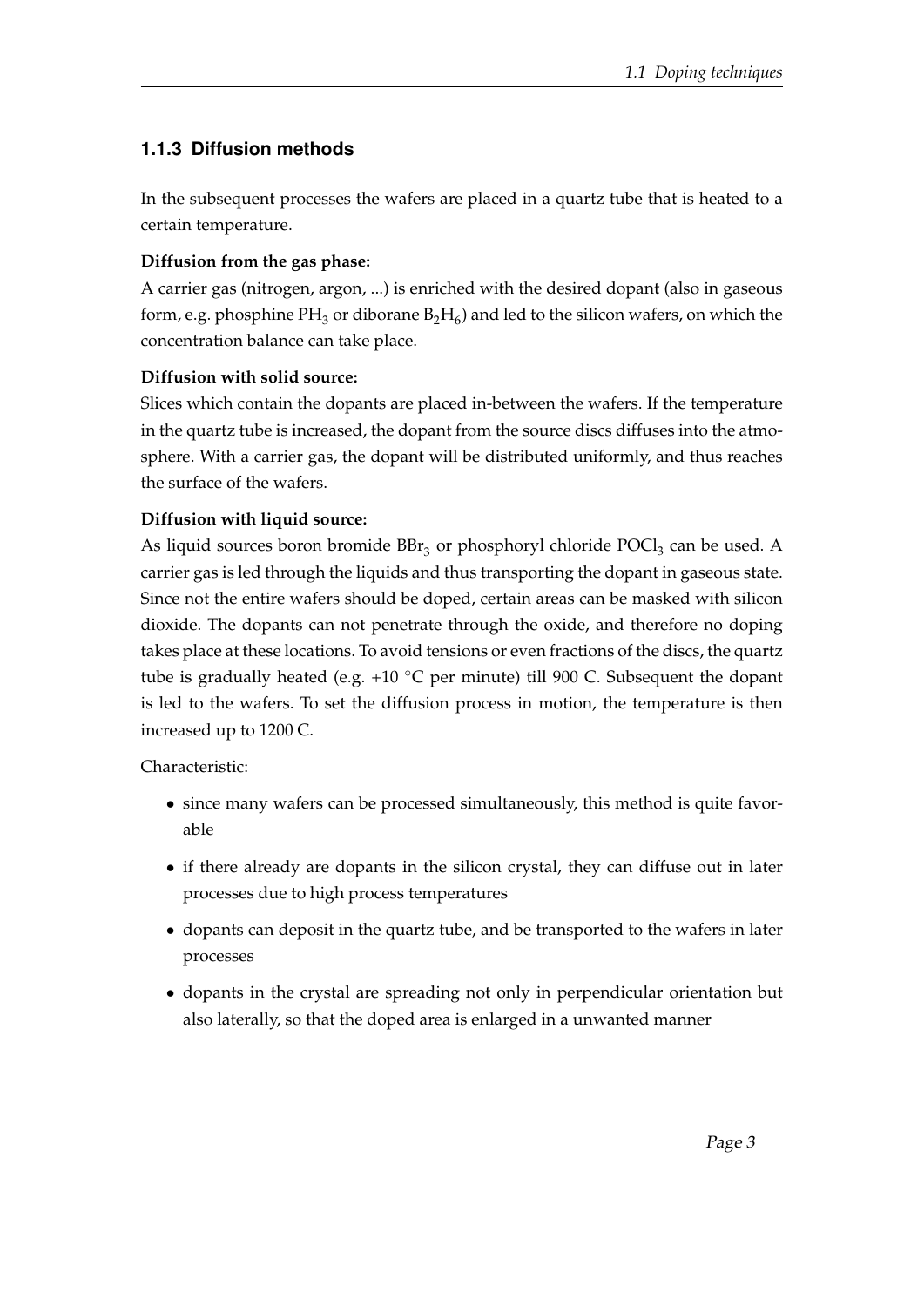

The impurity atoms move beneath the oxide mask



### **1.1.4 Ion implantation**

In the ion implantation charged dopants (ions) are accelerated in an electric field and irradiated onto the wafer. The penetration depth can be set very precisely by reducing or increasing the voltage needed to accelerate the ions. Since the process takes place at room temperature, previously added dopants can not diffuse out. Regions that should not be doped, can be covered with a masking photoresist layer.

An implanter consists of the following components:

- $\bullet$  **ion source:** the dopants in gaseous state (e.g. boron trifluoride  $BF_3$ ) are ionized
- **accelerator:** the ions are drawn with approximately 30 kiloelectron volts out of the ion source
- **mass separation:** the charged particles are deflected by a magnetic field by 90 degrees. Too light/heavy particles are deflected more/less than the desired ions and trapped with screens behind the separator
- **acceleration lane:** several 100 keV accelerate the particles to their final velocity (200 keV accelerate bor ions up to  $2.000.000$  m/s)
- **Lenses:** lenses are distributed inside the entire system to focus the ion beam
- **distraction:** the ions are deflected with electrical fields to irradiate the desired location
- **wafer station:** the wafers are placed on large rotating wheels and held into the ion beam

#### **Penetration depth of ions in the wafer:**

In contrast to diffusion processes the particles do not penetrate into the crystal due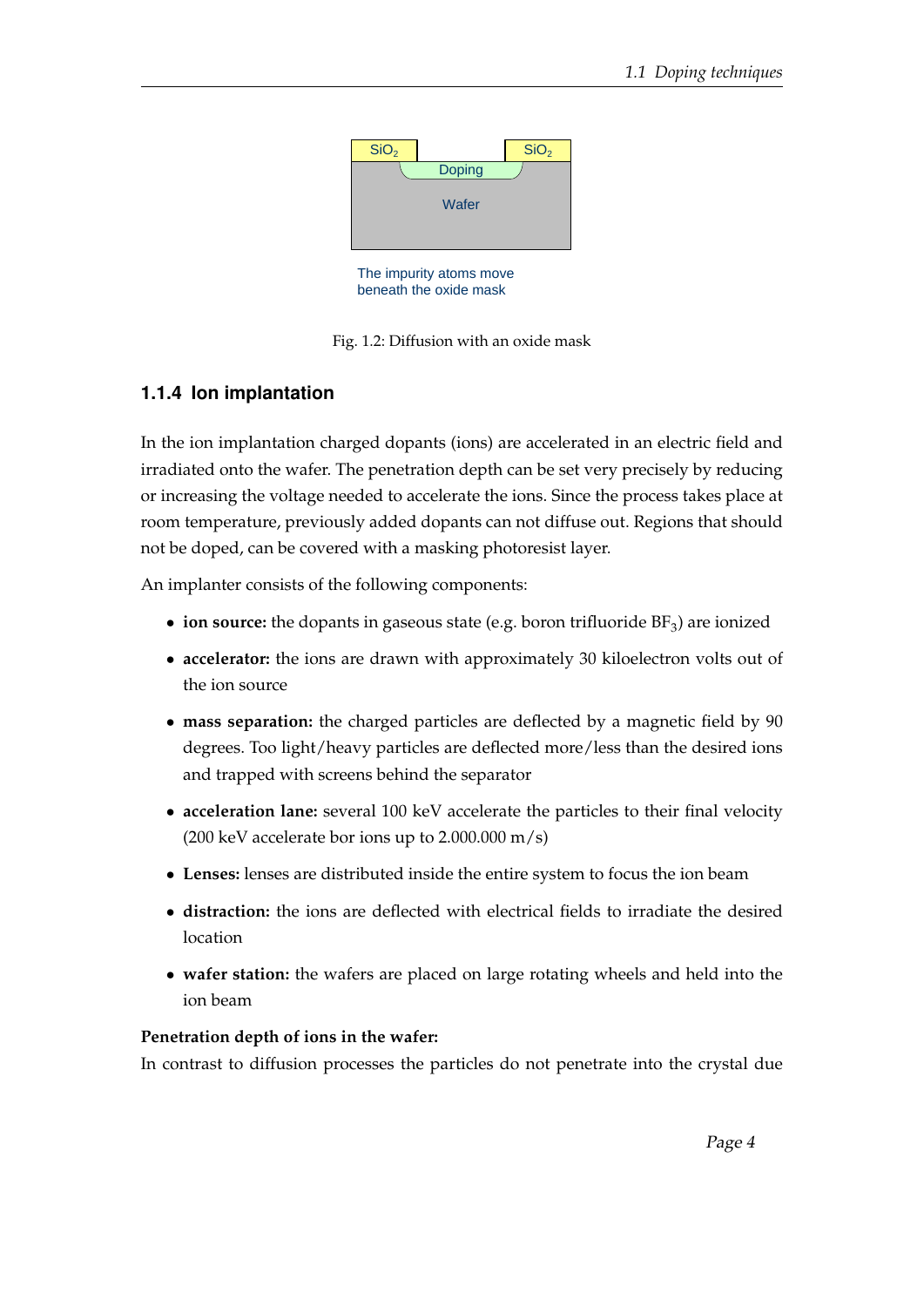

Fig. 1.3: Illustration of an ion implanter

to their own movement, but because of their high velocity. Inside the crystal they are slowed down by collisions with silicon atoms. The impact causes damage to the lattice since silicon atoms are knocked from their sites, the dopants themselves are mostly placed interstitial. There, they are not electrically active, because there are no bonds with other atoms which may give rise to free charge carriers. The displaced silicon atoms must be re-installed into the crystal lattice, and the electrically inactive dopants must be activated.

#### **Recovery the crystal lattice and activation of dopants:**

Right after the implantation process, only about 5 % of the dopants are bond in the lattice. In a high temperature process at about 1000 ◦C, the dopants move on lattice sites. The lattice damage caused by the collisions have already been cured at about 500 ◦C. Since the dopants move inside the crystal during high temperature processes, these steps are carried out only for a very short time.

#### **Channeling:**

The substrate is present as a single crystal, and thus the silicon atoms are regularly arranged and form "channels". The dopant atoms injected via ion implantation can move parallel to these channels and are slowed only slightly, and therefore penetrate very deeply into the substrate. To prevent this, there are several possibilities:

• **Wafer alignment:** the wafers are deflected by about 7◦ with respect to the ion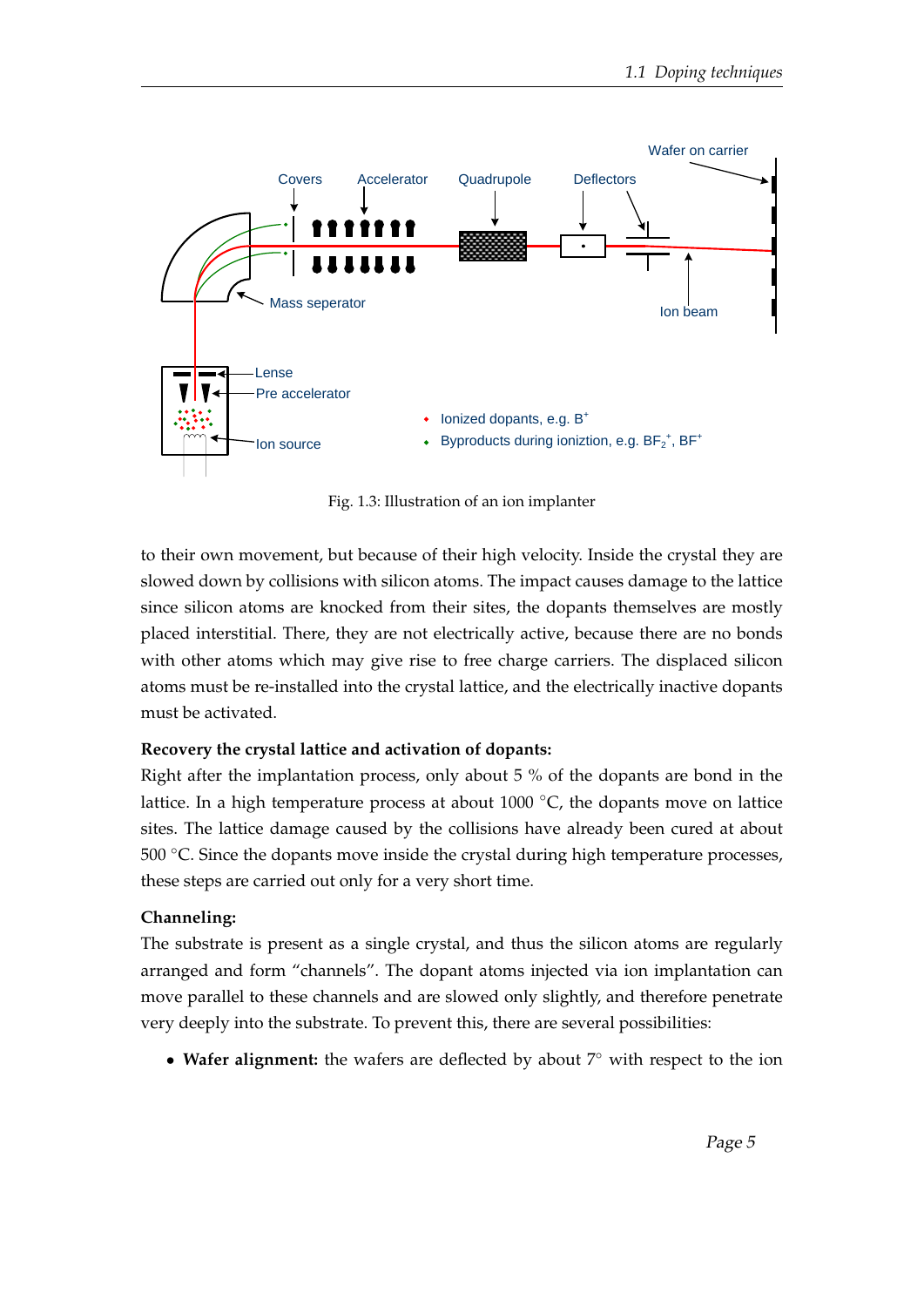

Fig. 1.4: Channeling effect in the ingot

beam. Thus the radiation is not in parallel direction to the channels and the ions are decelerated by collisions immediately.

• **Scattering:** on top of the wafer surface a thin oxide is applied, which deflects the ions, and therefore prevents a parallel arival

Characteristic:

- the reproducibility of ion implantation is very high
- the process at room temperature prevents the outward diffusion of other dopants
- spin coated photoresist as a mask is sufficient, an oxide layer, as it is used in diffusion processes, is not necessary
- ion implanters are very expensive, the costs per wafer are relatively high
- the dopants do not spread laterally under the mask (only minimally due to collisions)
- nearly every element can be implanted in highest purity
- previous used dopants can deposit on walls or screens inside the implanter and later be carried to the wafer
- three-dimensional structures (e.g. trenches) can not be doped by ion implantation
- the implantation process takes place under high vacuum, which must be pro-